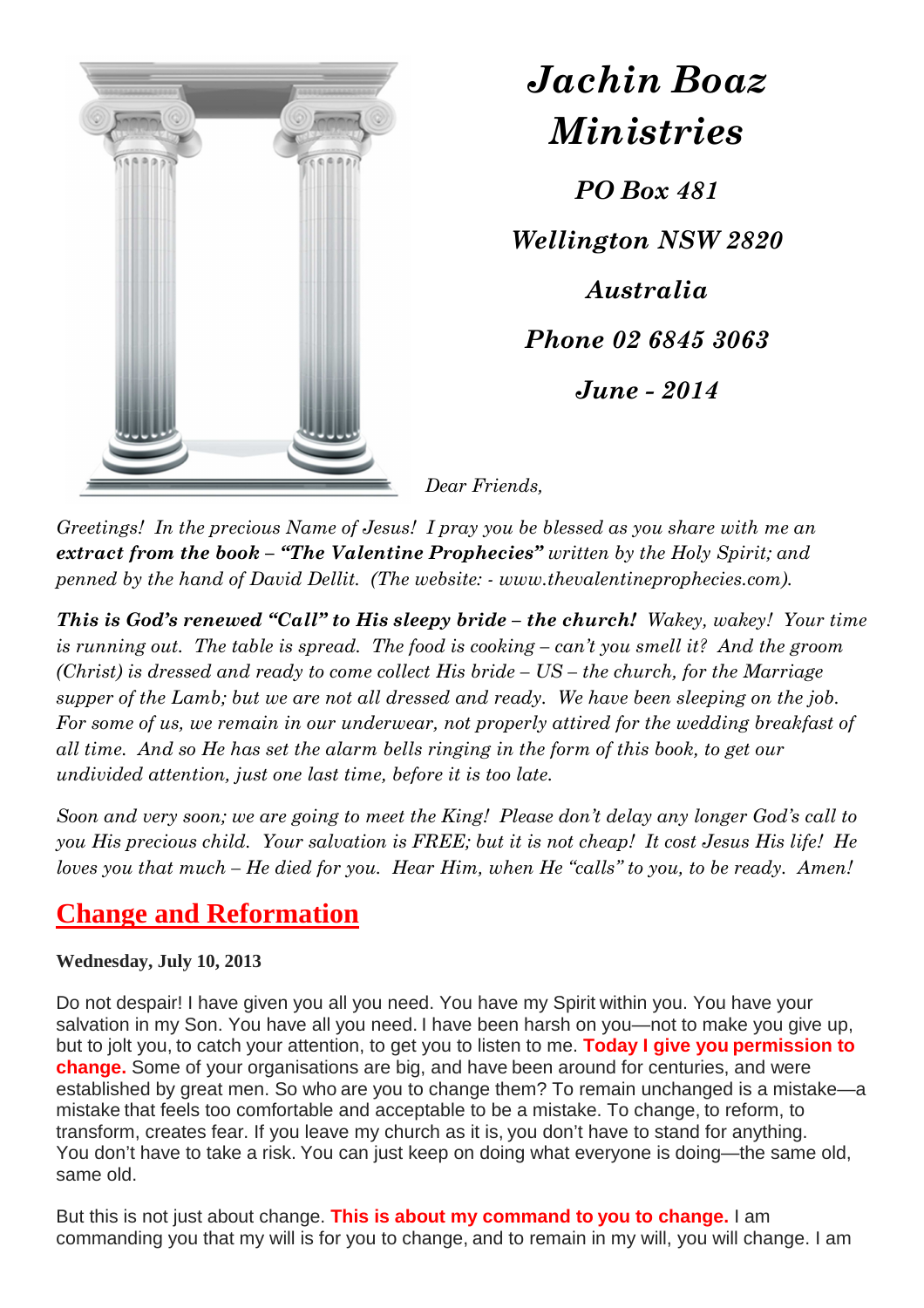not asking you to do something new, but to do as it was—to do what my Son commanded you, to do what my apostles taught you, which is what I had taught them. This is not about change for the sake of change, or changing because you are bored, or because there is a better way to appeal or to get more numbers in. This is change that has no risk for you. The risk for you is to remain the same and refuse to change. If anyone takes any risk here, it is me. I am the one commanding you. I am the one telling you to listen to the guidance of the Holy Spirit so that you may have the confidence that you are pleasing me, that you are in my will, that you are following my teachings and obeying my commands. **My transformation, my reformation of my church, is all about my love for you. If you do what I am instructing, you will have a relationship with me, and with your brothers and sisters in Christ, that is closer and more fulfilling than you ever thought possible.**

Trust me, when you have left the best way, there is only one direction that is good, and that is to turn around and move back to the best way of Christ. And there is only one who can be your guide back, and that is the Holy Spirit. **It is the Holy Spirit's responsibility—not yours. All you have to do is have a good obedient heart; ask, listen, and act**. **My Word is already written and is true.** All you have to do is implement it in your own life and in the church. Jesus already is the Way. You have the Holy Spirit to show you the way and to keep you in the way. **All that is left for you to do is desire. Your desire—your heart for me—will be shown in your obedience to me. Hear me today and do what I say, because I love you, always!**

You may think that you have all you need right now and you are content with the way it is for you spiritually and relationally with me, with my Son, and with the Holy Spirit. But you do not know what you are missing. My Son's words are life, because they come from me, and I am life. When you have partly my words and partly the opinions of men, you are part alive and part dead. You may feel comfortable with that because you have never known anything better. **But this is written at this time to cause you to lift up your eyes to me, because I have so much more for you than you have today. I want you to have the very best.** I want you to enjoy the whole feast, to be fully spiritually nourished, and not left half filled, half weak, half strong.

This is not just about you, even though it begins with you, but it is about the whole world. Half the world, half filled, half weak, half strong, is not what my Son died for. We love the whole world. We want to seek and to save all the lost. **If we can fill you—not half fill you, but fill you so that you are overflowing with us, overflowing with us into the church—then the church will overflow with us into the world, the whole world.** What will result is the greatest spiritual revival the world has ever seen or known, and lives will be blessed without measure.

You may worship with a church where you feel very alive spiritually, where you are ministered to by men and women who you feel are very alive spiritually. Until you have spiritual intimacy with me, you lack the relationship it takes to completely please me and to completely please yourself. You will be left dissatisfied. You will try to fill your dissatisfaction through trying to get closer to me in worship at your church, but intimacy with me, and my Son, and my Spirit are not found in exciting spiritual experiences at church. This is why you go home and you return to the same feeling that something is missing. You do not feel complete, you do not feel completely filled, you lack deep down, spiritual satisfaction.

I want you to have what you lack. I want you to have all of me. I want to have all of you. I want spiritual intimacy with you. **You have to be deliberate** to achieve the closeness of a spiritual relationship that is intimate with me. If you want to experience the rush, tingles and goosebumps that even your physical body feels when your spirit and my Spirit touch, **you have to be deliberate.** Firstly, you must empty yourself of the world in every way you can and fill up on me in every way you can. TV and Facebook are replaced with reading my Scriptures, watching online sermons; listen to praise, or listening to my Word read aloud, rather than listening to your radio or your popular music on disc. I need to get into your world and into your head, before I can get into